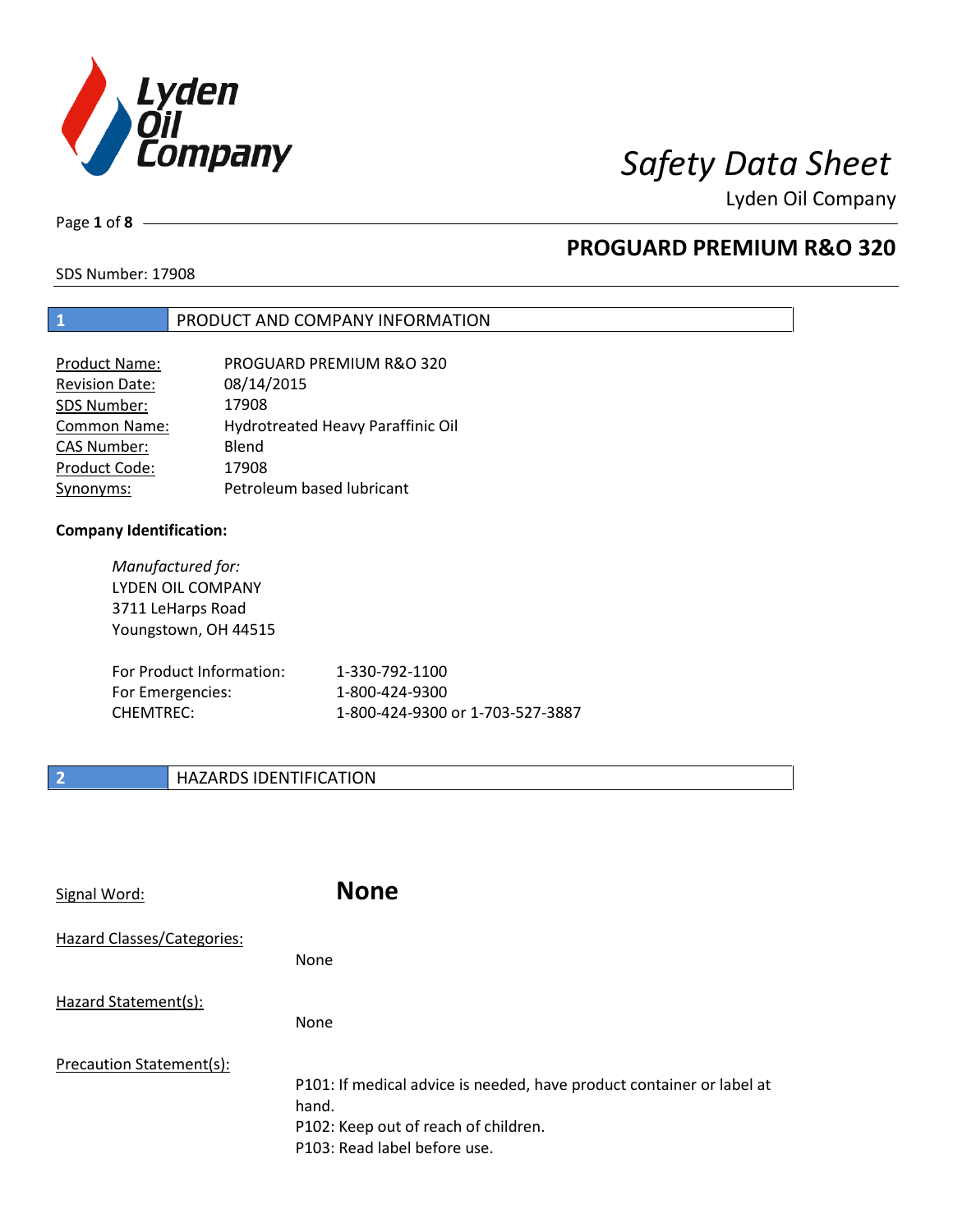

Lyden Oil Company

Page **2** of **8**

### **PROGUARD PREMIUM R&O 320**

SDS Number: 17908

Other Hazard Statement(s):

Repeated exposure may cause skin dryness or cracking.

|  |  | COMPOSITION / INFORMATION ON INGREDIENTS |
|--|--|------------------------------------------|
|--|--|------------------------------------------|

Ingredients:

*Mixture of the substances listed below with nonhazardous additions.* 

| <b>Chemical Name</b>                                      | <b>CAS Number</b> | Percentage |
|-----------------------------------------------------------|-------------------|------------|
| Distillates (petroleum), solvent-dewaxed heavy paraffinic | 64742-65-0        | 5-15       |
| Residual oils, petroleum, solvent dewaxed                 | 64742-62-7        | 85-95      |
| Additives                                                 | N/A               | <1         |

*\*Any concentration shown as a range is to protect confidentiality or is due to batch variation.*

|  |  | <b>FIRST AID MEASURES</b> |
|--|--|---------------------------|
|--|--|---------------------------|

#### Description of First Aid Measures:

| Inhalation:   |                                                                                                                   |
|---------------|-------------------------------------------------------------------------------------------------------------------|
|               | If symptoms develop, move victim to fresh air. If symptoms persist,<br>obtain medical attention.                  |
| Skin Contact: |                                                                                                                   |
|               | Wash with soap and water. Remove contaminated clothing and wash<br>before reuse. Get medical attention if needed. |
| Eye Contact:  |                                                                                                                   |
|               | Rinse opened eye for several minutes under running water. If<br>symptoms persist, consult medical attention.      |
| Ingestion:    |                                                                                                                   |
|               | Rinse mouth with water. If symptoms develop, obtain medical<br>attention.                                         |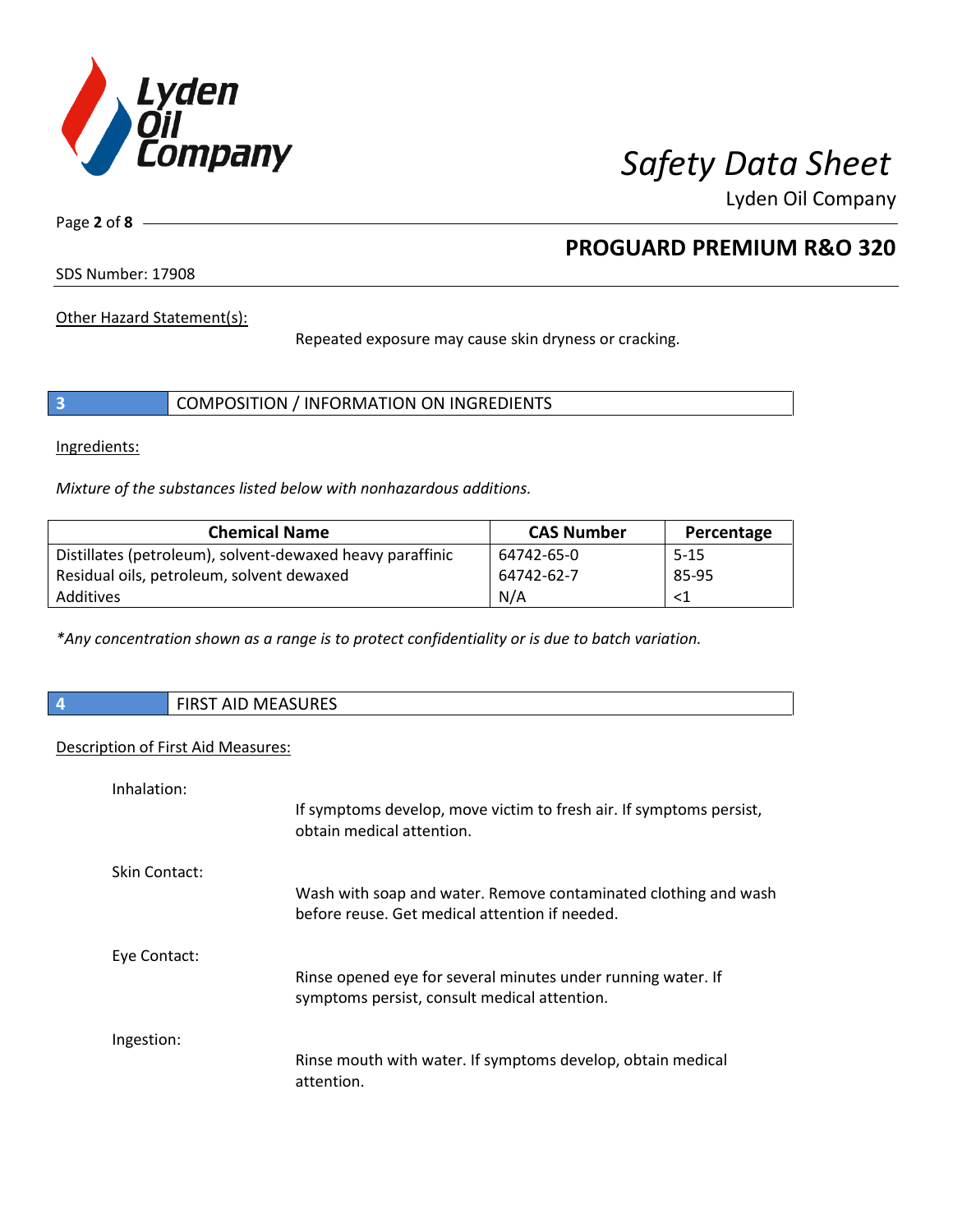

**PROGUARD PREMIUM R&O 320** 

Lyden Oil Company

SDS Number: 17908

Page **3** of **8**

| Symptoms and Effects, both acute and delayed: | No further relevent data available.                                                                                                                                                               |
|-----------------------------------------------|---------------------------------------------------------------------------------------------------------------------------------------------------------------------------------------------------|
| <b>Recommended Actions:</b>                   | Treat symptomatically. Call a doctor or poison<br>control center for guidance.                                                                                                                    |
| FIRE FIGHTING MEASURES<br>5                   |                                                                                                                                                                                                   |
| Recommended Fire-Extinguishing Equipment:     | Use dry powder, foam, or carbon dioxide fire<br>extinguishers. Water may be ineffective in fighting<br>an oil fire unless used by experienced fire fighters.                                      |
| Possible Hazards During a Fire:               | Hazardous combustion products may include: A<br>complex mixture of airborne solid and liquid<br>particulates and gases (smoke). Carbon monoxide.<br>Unidentified organic and inorganic compounds. |
| <b>Recommendations to Firefighters:</b>       | No special measures required.                                                                                                                                                                     |
| 6<br><b>ACCIDENTAL RELEASE MEASURES</b>       |                                                                                                                                                                                                   |
| <b>Personal Precautions:</b>                  | Avoid contact with skin, eyes, and clothing.<br>Keep away from sources of ignition.                                                                                                               |
| <b>Emergency Procedures:</b>                  | Contain spilled material, collect in suitable and<br>properly labled containers.                                                                                                                  |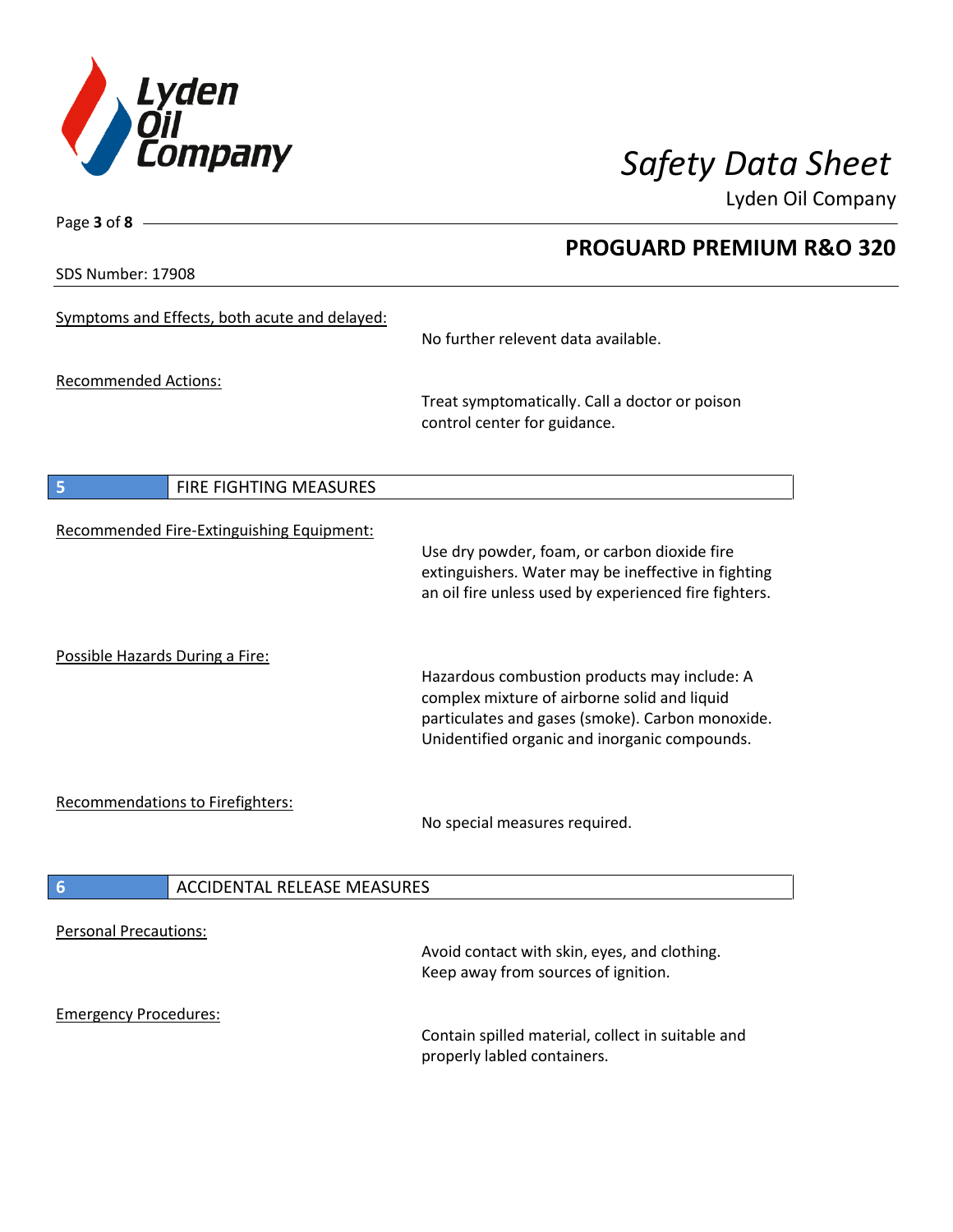

Page **4** of **8**

# *Safety Data Sheet*

Lyden Oil Company

|                                   |                                                 | <b>PROGUARD PREMIUM R&amp;O 320</b>                                                |  |
|-----------------------------------|-------------------------------------------------|------------------------------------------------------------------------------------|--|
| SDS Number: 17908                 |                                                 |                                                                                    |  |
| <b>Environmental Precautions:</b> |                                                 |                                                                                    |  |
|                                   |                                                 | Do not allow to reach sewage system or any water<br>course.                        |  |
|                                   |                                                 | Do not allow to enter ground waters.                                               |  |
| Cleanup Procedures:               |                                                 |                                                                                    |  |
|                                   |                                                 | Pick up excess with inert absorbant material.                                      |  |
|                                   |                                                 |                                                                                    |  |
|                                   | <b>HANDLING AND STORAGE</b>                     |                                                                                    |  |
| <b>Handling Precautions:</b>      |                                                 |                                                                                    |  |
|                                   |                                                 | Handle with care and avoid spillage on the floor.                                  |  |
|                                   |                                                 | Do not cut, weld, drill, grind, braze, or solder<br>container.                     |  |
|                                   |                                                 |                                                                                    |  |
| <b>Storage Requirements:</b>      |                                                 |                                                                                    |  |
|                                   |                                                 | Keep container tightly sealed.<br>Keep away from sources of ignition.              |  |
|                                   |                                                 |                                                                                    |  |
| 8                                 | EXPOSURE CONTROLS / PERSONAL PROTECTION         |                                                                                    |  |
|                                   |                                                 |                                                                                    |  |
| <b>Exposure Limits:</b>           |                                                 | -64742-65-0 Distillates (petroleum), solvent-dewaxed heavy paraffinic (5-15%):     |  |
|                                   | ACGIH TLV - Long-term value: 5mg/m <sup>3</sup> |                                                                                    |  |
|                                   | OSHA PEL - Long-term value: 5mg/m <sup>3</sup>  |                                                                                    |  |
| <b>Engineering Controls:</b>      |                                                 |                                                                                    |  |
|                                   |                                                 | All ventilation should be designed in accordance                                   |  |
|                                   |                                                 | with OSHA standard (29 CFR 1910.94).                                               |  |
|                                   | Personal Protective Equipment:                  |                                                                                    |  |
|                                   |                                                 | Wash hands before breaks and at the end of work.<br>Use safety glasses and gloves. |  |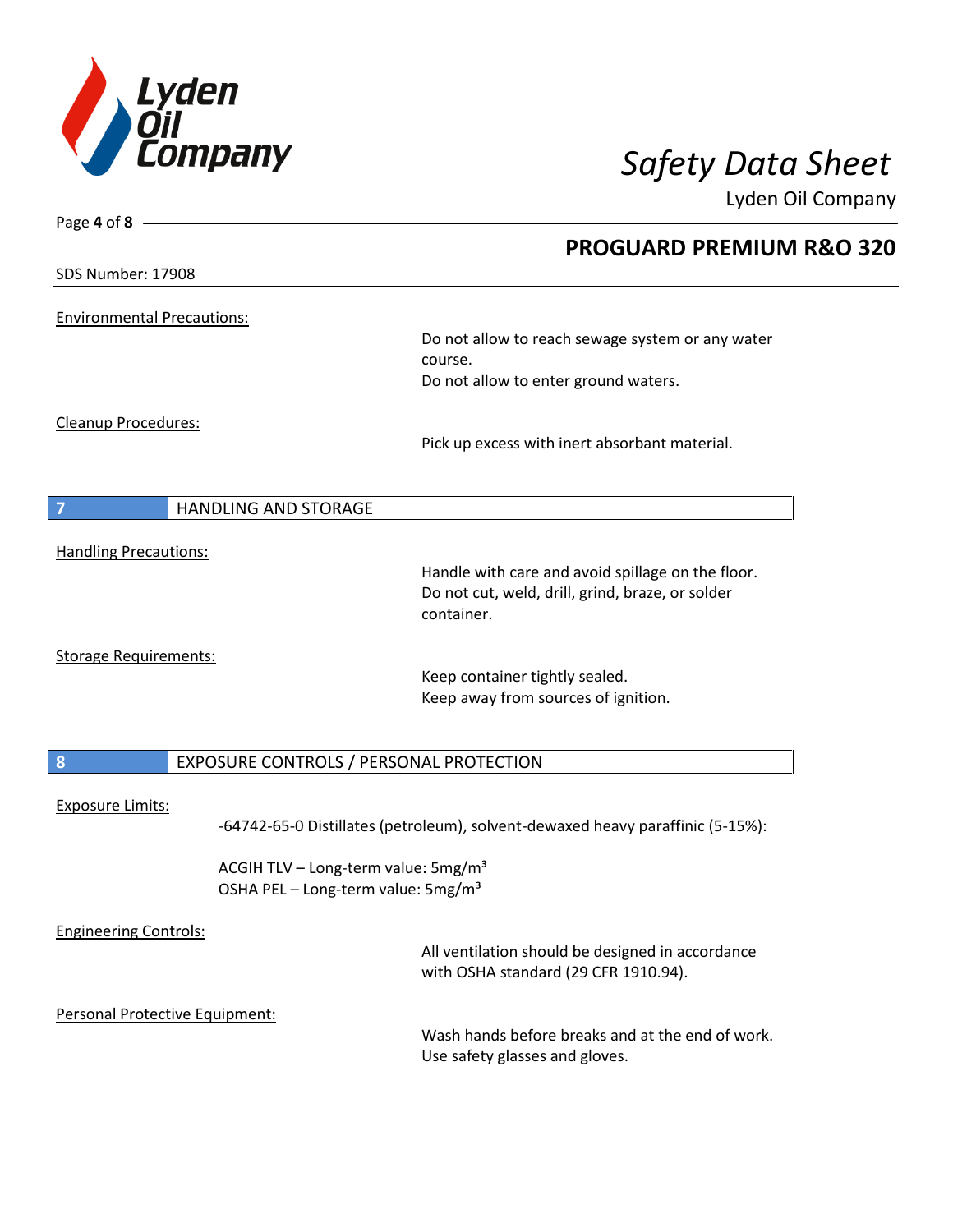

Lyden Oil Company

SDS Number: 17908

Page **5** of **8**

#### **PROGUARD PREMIUM R&O 320**

| Color:                        | Amber                                        |
|-------------------------------|----------------------------------------------|
| <b>Physical State:</b>        | Liquid                                       |
| Odor:                         | Data not available                           |
| Odor Threshold:               | Data not available                           |
| pH:                           | Data not available                           |
| <b>Melting Point:</b>         | Data not available                           |
| <b>Boiling Point:</b>         | Data not available                           |
| <b>Boiling Range:</b>         | Data not available                           |
| Flash Point:                  | 250° C / 482° F (COC Method)                 |
| <b>Evaporation Rate:</b>      | Data not available                           |
| Flammability:                 | Data not available                           |
| Flammability Limits:          | Data not available                           |
| Vapor Pressure:               | Data not available                           |
| Vapor Density:                | Data not available                           |
| <b>Relative Density:</b>      | Data not available                           |
| Solubilities:                 | Insoluble in water                           |
| <b>Partition Coefficient:</b> | Data not available                           |
| Auto-Ignition Temperature:    | Data not available                           |
| Decomposition Temperature:    | Data not available                           |
| Viscosity:                    | 320 mm <sup>2</sup> /sec (kinematic at 40°C) |

**9** PHYSICAL AND CHEMICAL PROPERTIES

| 10                   | STABILITY AND REACTIVITY |                                                                  |
|----------------------|--------------------------|------------------------------------------------------------------|
| Stability:           |                          | Stable under normal conditions.                                  |
| Reactivity:          |                          | Not reactive under normal conditions.                            |
| Conditions to Avoid: |                          | Extreme temperature, sparks, open flame, and<br>direct sunlight. |
| Hazardous Reactions: |                          | No known hazardous reactions.                                    |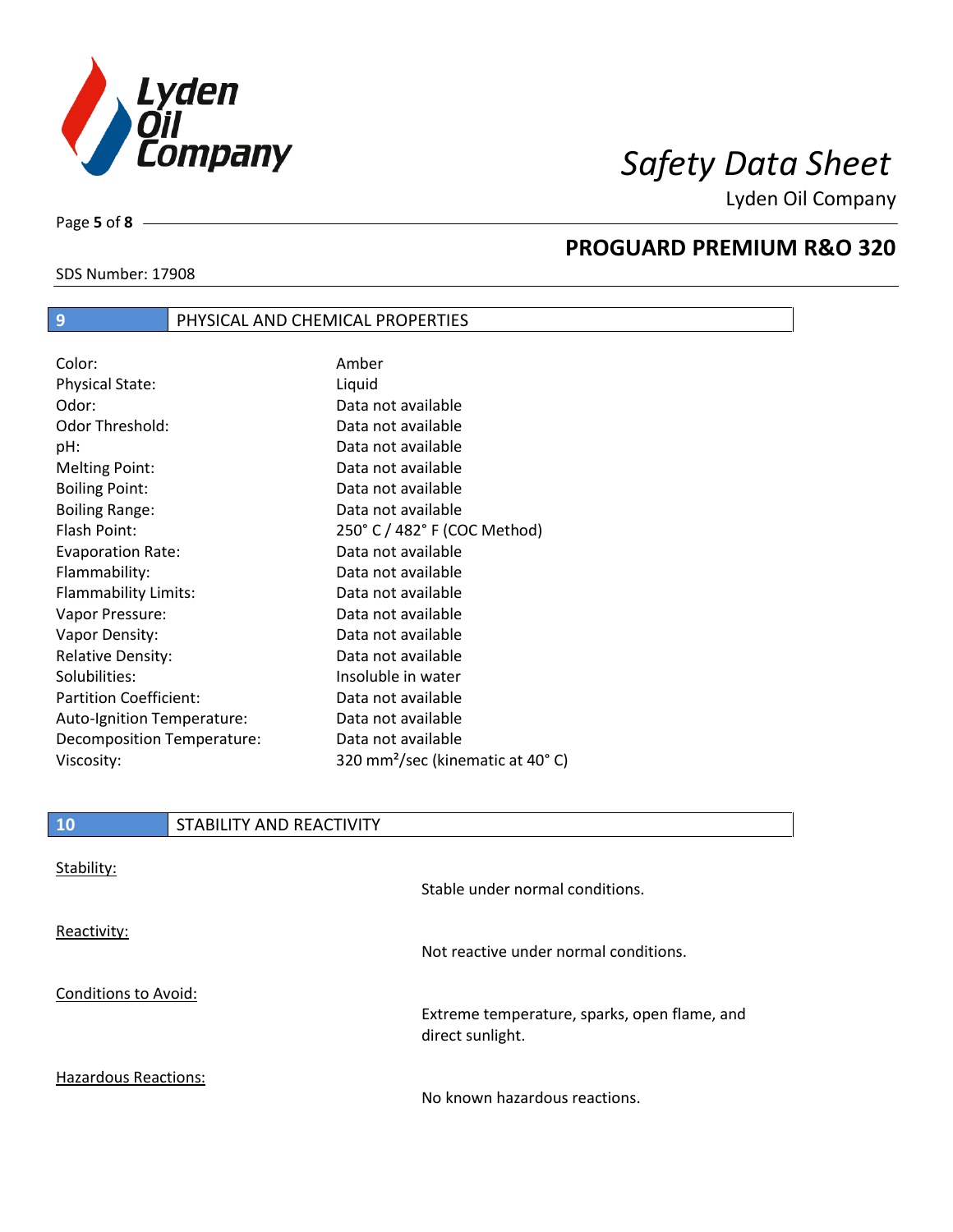

Lyden Oil Company

| Page 6 of 8                            |                                                                                                                           |
|----------------------------------------|---------------------------------------------------------------------------------------------------------------------------|
|                                        | <b>PROGUARD PREMIUM R&amp;O 320</b>                                                                                       |
| SDS Number: 17908                      |                                                                                                                           |
| Incompatible Materials:                |                                                                                                                           |
|                                        | No further relevant information available.                                                                                |
| <b>Decomposition Products:</b>         |                                                                                                                           |
|                                        | Hazardous decomposition products are not<br>expected to form.                                                             |
|                                        |                                                                                                                           |
| <b>TOXICOLOGICAL INFORMATION</b><br>11 |                                                                                                                           |
| Routes of Exposure:                    | Skin and eye contact are the primary routes of<br>exposure although exposure may occur following<br>accidental ingestion. |
| <b>Exposure Effects:</b>               | Repeated skin contact may cause dermatitis or an<br>oil acne.                                                             |
| Measures of Toxicity:                  | <b>Component Acute Toxicity Estimates:</b>                                                                                |
|                                        | Residual oils, petroleum, solvent dewaxed:                                                                                |
|                                        | Oral LD50: >5000 mg/kg (rat)<br>Dermal LD50: >2000 mg/kg (rabbit)<br>Inhalative LC50: 2.18 mg/l (4 hours) (rat)           |
| Carcinogenic/Mutagenic Precautions:    | Non-carcinogenic and not expected to be<br>mutagentic.                                                                    |

#### **12** ECOLOGICAL INFORMATION

Ecological Precautions:

Avoid exposing to the environment.

Ecological Effects:

No specific environmental or aquatic data available.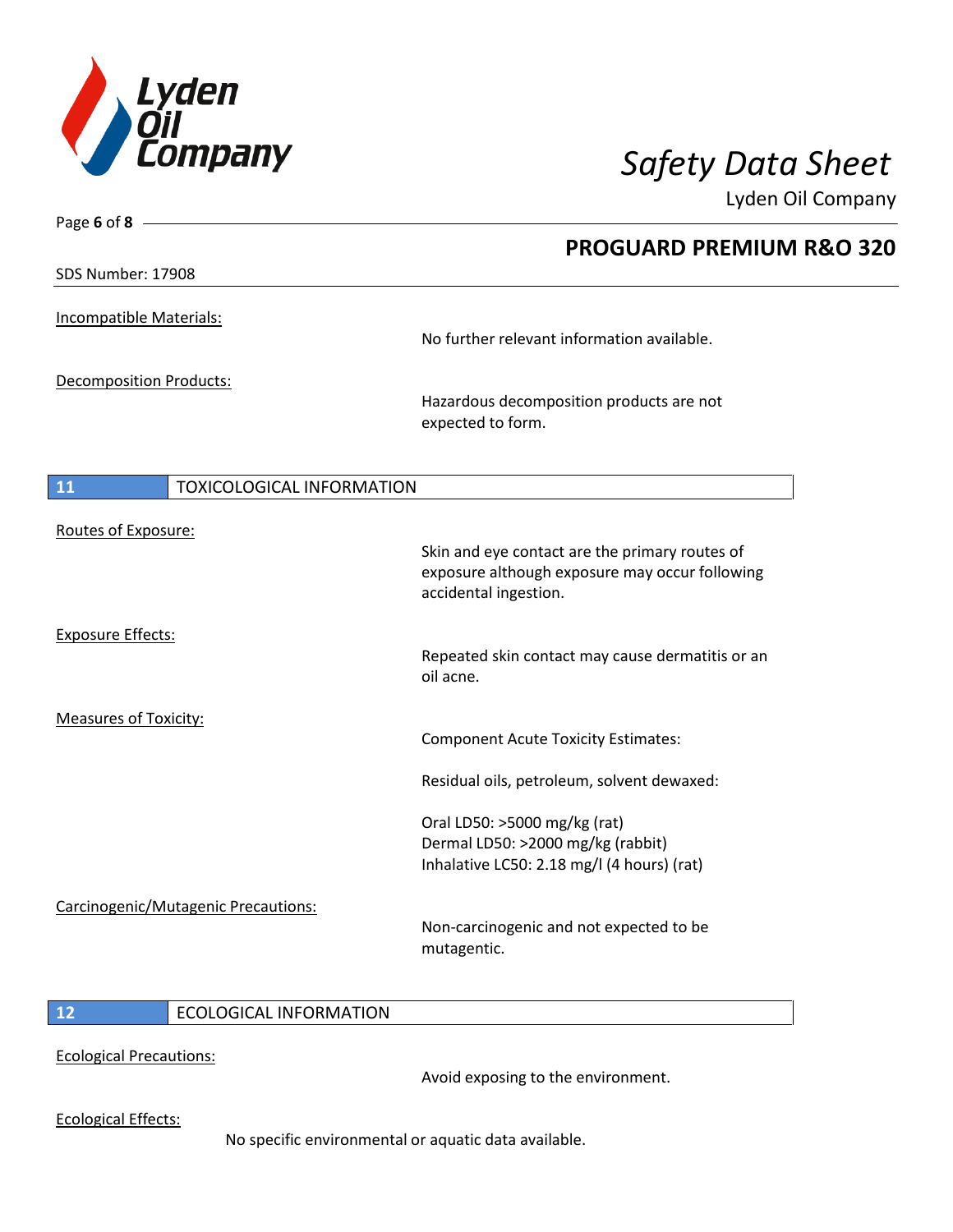

**PROGUARD PREMIUM R&O 320** 

Lyden Oil Company

SDS Number: 17908

Page **7** of **8**

 $\overline{\phantom{a}}$ 

| 13                                                                                                | <b>DISPOSAL CONSIDERATIONS</b> |                                                                                      |                                                                                             |
|---------------------------------------------------------------------------------------------------|--------------------------------|--------------------------------------------------------------------------------------|---------------------------------------------------------------------------------------------|
| Disposal Methods:                                                                                 |                                |                                                                                      |                                                                                             |
|                                                                                                   |                                |                                                                                      | Dispose of waste material in accordance with all<br>local, state, and federal requirements. |
| <b>Disposal Containers:</b>                                                                       |                                |                                                                                      | Use properly approved container for disposal.                                               |
| <b>Special Precautions:</b>                                                                       |                                |                                                                                      | Do not flush to surface waters or drains.                                                   |
| 14                                                                                                | <b>TRANSPORT INFORMATION</b>   |                                                                                      |                                                                                             |
| <b>UN Number:</b><br><b>UN Shipping Name:</b><br><b>Transport Hazard Class:</b><br>Packing Group: |                                | Data not available<br>Data not available<br>Data not available<br>Data not available |                                                                                             |
| <b>Environmental Hazards:</b>                                                                     |                                |                                                                                      | Data not available                                                                          |
| <b>Bulk Transport Guidance:</b>                                                                   |                                |                                                                                      | Data not available                                                                          |
| <b>Special Precautions:</b>                                                                       |                                |                                                                                      | Not regulated by DOT.                                                                       |
| 15                                                                                                | <b>REGULATORY INFORMATION</b>  |                                                                                      |                                                                                             |

This material and all of its components are listed on the Inventory of Existing Chemical Substances under the Toxic Substances Control Act.